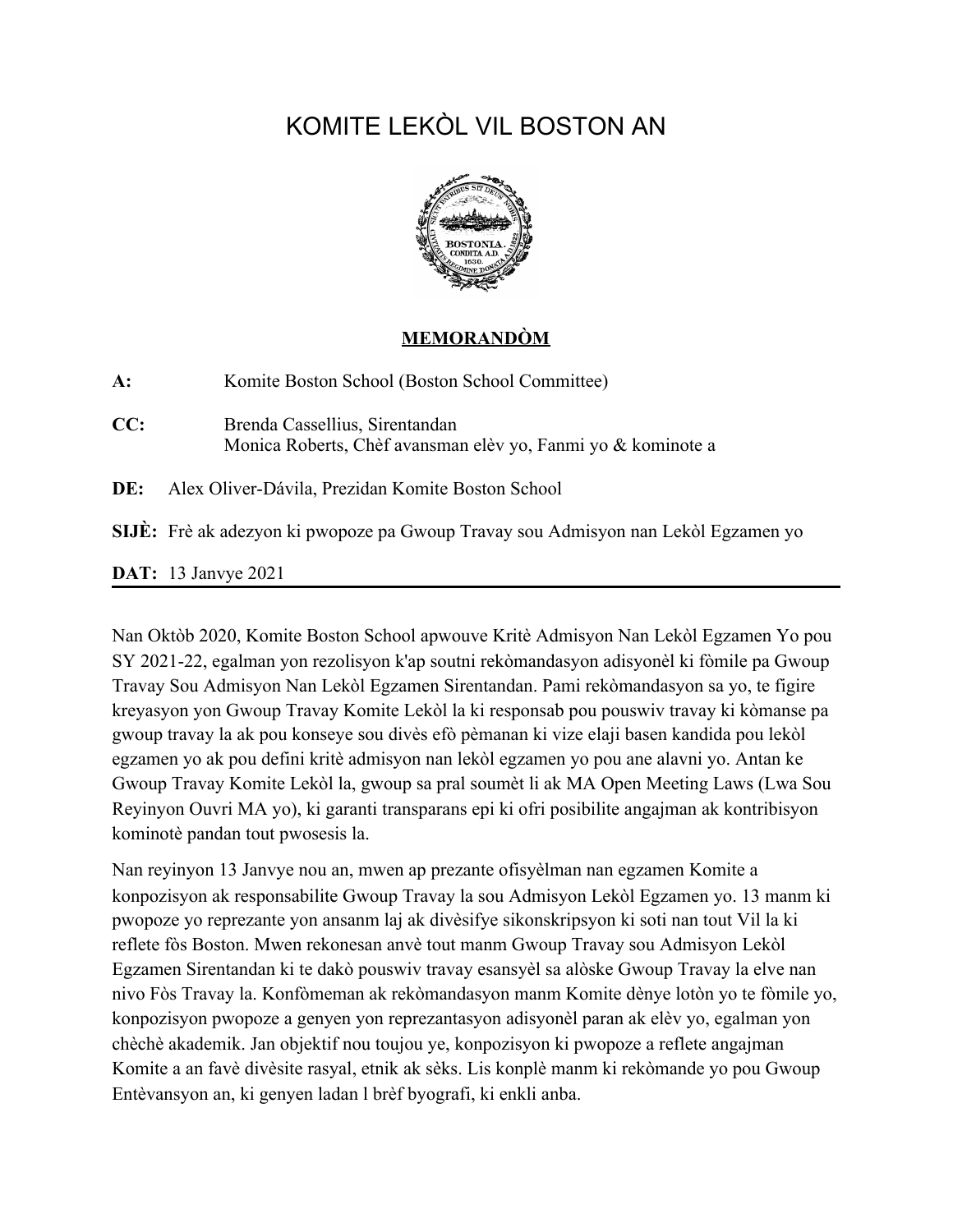#### **Manm Gwoup Entèvansyon Sou Admisyon Lekòl Egzamen Boston School Committee:**

## **Koprezidan, Michael Contompasis, Ansyen Direktè Lekòl Boston Latin School ak Ansyen Sirentandan BPS**

Michael G. Contompasis te kòmanse yon karyè distenge, plis pase 50 ane nan edikasyon nan ane 1966 antan ke pwofesè byoloji nan East Boston High School. Li te konn anseye tou byoloji ak chimi alafwa nan alma matè Boston Latin School (BLS). M. Contompasis te vin aprè sa direktè lekòl BLS soti nan ane 1976 rive 1998, peryòd kote li te ranpòte prim prestijye Milken Educator Award. Soti nan ane 1996 rive 1998, M. Contompasis te egalman chèf gwoup pou Boston Public Schools (BPS), ki enkli sipèvizyon ak mantora direktè ak chèf etablisman nan dis lekòl K-12 distri a. Nan ane 1998, yo te nome li premye chèf direksyon pou Boston Public Schools yo avan li te vin sirentandan distri a soti 2005 rive 2007. Li t'ap travay nan sektè ak bi-non-likratif pandan uit an avèk Mass Insight Education & amp; Rèchèch, nan divès wol ki genyen pami yo prezidan egzekitif ak konsiltan prensipal teren. An 2018, Commonwealth te nome M. Contompasis kòm administratè pou Boston's Dever Elementary School, yon lekòl redresman nivo 5. Se yon resipyandè pri Sèvis Distenge nan Council of Great City Schools, li te resevwa diplom nan Boston University (B.A., Byoloji); Boston State College (M.Ed., administrasyon); ak Havard University (M.Ed., administrasyon, planifikasyon, ak politik sosyal).

# **Koprezidan, Tanisha Sullivan, Prezidan, NAACP Boston Branch ak ansyen BPS Chief Equity Officer**

Avèk plis pase 20 ane eksperyans nan syans lavi ak endistri famasetik, Tanisha M. Sullivan se Avokat Jeneral Asosye pou yon konpayi byoteknoloji premye plan nan Massachusetts, epi nan mwa Oktòb 2020, li te nome PDG Action for Racial Equity Fellow. Avan li t'al jwenn konpayi an, Mm. Sullivan te egzèse bò kote gran antrepriz ak gran sosyete nan Vil Gran Boston ak New York. Angaje nan sèvis piblik yo, soti 2013-2015 Mm. Sullivan kite pratik nan antrepriz la pou okipe yon pòs direksyon politik bò kote Boston Public Schools antan ke Chèf Ekite distri a.

Yon fonksyonè devwe ak dirijan kominotè, Mm Sullivan te akonpli twazyèm manda li a antan ke prezidan NAACP Boston Branch. NAACP a se pi ansyen òganizasyon defans dwa sivik peyi a ki angaje li pou elimine rasis ak diskriminasyon sistemik yo. Nan nivo lokal, sikisal yo rive jere pa volontè yo, ki fè NAACP Boston Branch se youn nan òganizasyon k'ap fonksyone avèk volontè ki pi gwo nan Massachusetts. NAACP Boston Branch se youn nan vwa prensipal kominote a sou kesyon jistis rasyal, ekite ak enklizyon nan edikasyon, opòtinite ekonomik yo, sante, sekirite piblik ak dwa pou vote. Akse sou divès done epi oryante pou jwenn solisyon,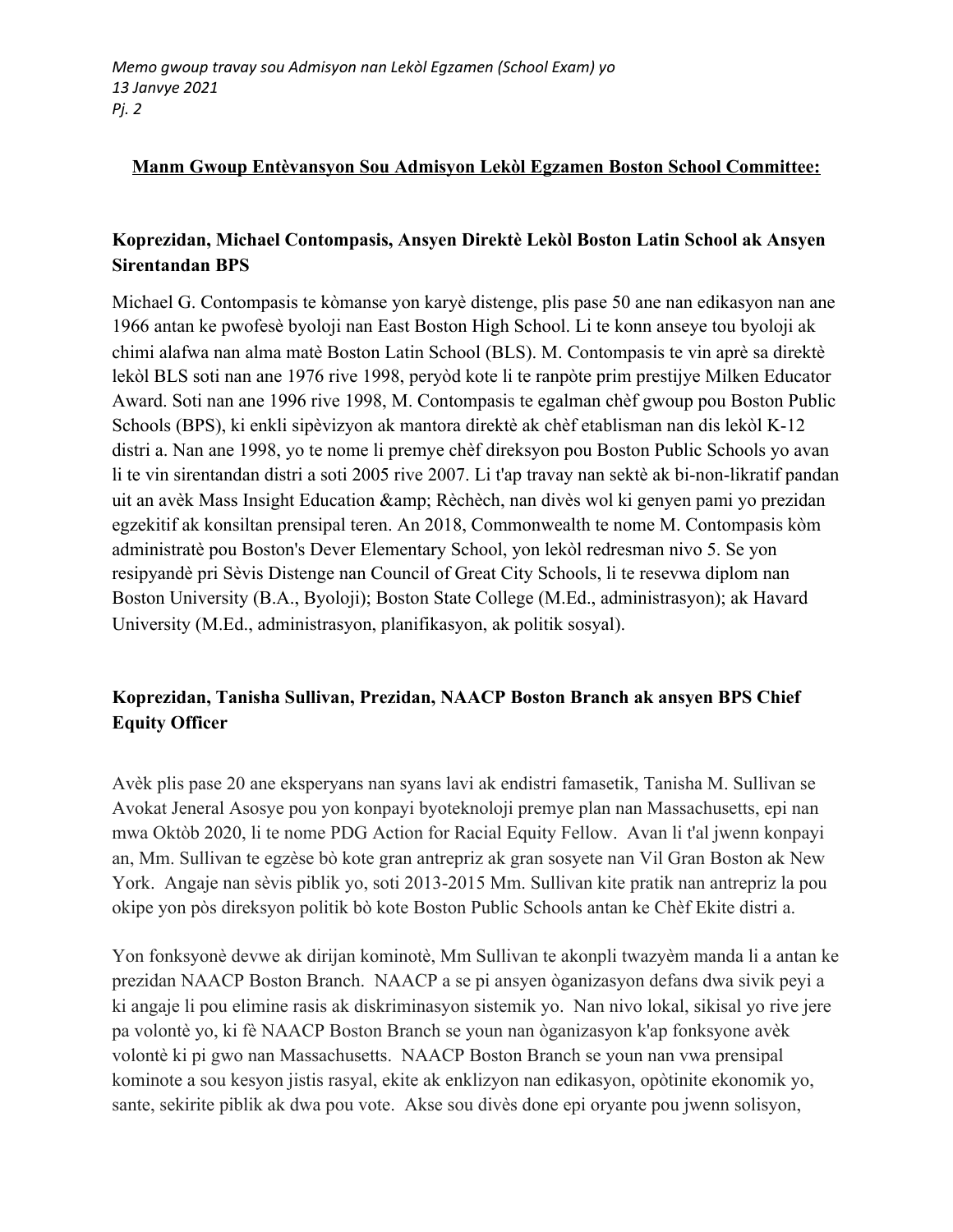## *Memo gwoup travay sou Admisyon nan Lekòl Egzamen (Schools Exam) yo 8 Janvye 2021*

Pj. 3

Mm. Sullivan se yon lidè opinyon ki vrèman respekte ak rechèche sou ekite rasyal, ki kòmante souvan pou prensipal medya yo tankou pami yo: Boston Globe, NPR Boston, GBH, WCVB, NECN, CBS Boston ak FXT25.

Mm. Sullivan te fè yon B.A. nan Administrasyon Piblik nan University of Virginia, yon J.D. nan Boston College Law School ak yon M.B.A nan Boston College Caroll School of Management. Mm. Sullivan ap syeje nan yon kantite konsèy administrasyon ak komite konsiltatif a-bi-non-likratif tankou nan March of Dimes, Rappaport Center for Law ak Public Policy, GBH Board of Advisors, Massachusetts Governor's Black Advisory Commission, ak Massachusetts Attorney General's Racial Justice Task Force. Pandan pandemi sante piblik KOVID-19 2020 an e an repons ak divès manifestasyon kont rasis sistemik lan, Mm. Sullivan te nome pou syeje nan plizyè gwoup entèvansyon nan eta ak nan vil la, tankou Massachusetts Health Equity Task Force (Gwoup Entèvansyon sou Ekite Sante nan Massachusetts) ak City of Boston Policing Reform Task Force (Gwoup Entèvansyon pou Refòm Polis nan Vil Boston)

Mm. Sullivan te resevwa plizyè distenksyon sivik ak pwofesyonèl prestijye, tankou lis Boston Magazine Power (2019 ak 2020), Boston Business Journal Power 50 (2019), Girl Scouts of Eastern MA Leading Women (2018), MLK Legacy Award (2018), Boston Business Journal 40 Under 40 (2013), ak Next Generation Leadership, NAACP (2011). Yon manm Delta Stigma Theta Sorority, Inc. ak The Links, Inc., Mm. Sullivan ap viv nan katye Hyde Park nan Boston.

Manm ki pwopoze yo nan komite rechèch la se (nan lòd alfabetik):

# **Pastor Samuel Acevedo, Koprezidan, Gwoup Entèvansyon sou Lakin nan Kesyon Opòtinite ak Reyisit**

Pastè Acevedo se direktè egzekitif fondatè nan Sant Resous Edikatif ki Pi Wo nan Boston (Higher Education Resource Center, HERC), ki ap ofri ak elèv segondè yo yon anrichisman akademik andeyò-lekòl, konsèy sou karyè, ak yon soutyen pou ede yo fini etid segondè ak fakilte yo. Li se koprezidan Gwoup Entèvansyon pou Lakin nan Opòtinite ak Reyisit Boston School Committee a epi te gentan anvan sa manm komite rechèch sirentandan BPS 2014 yo. Pastor Acevedo ap syeje nan konsèy administrasyon Ten Point Coalition, Boston Trinity Academy, ak Sant Pou Ministè Vil la ak Edikasyon Seminè Teyolojik Gordon-Conwell (Gordon-Conwell Theological Seminary's Center for Urban Ministry and Education, CUME). Li posede yon Degre Lisans nan Stetson University ak yon J.D., cum laude, nan Boston College Law School.

# **Acacia Aguirre, paran, John D. O'Bryant School of Math and Science (Lekòl Matematik ak Syans John D. O'Bryant)**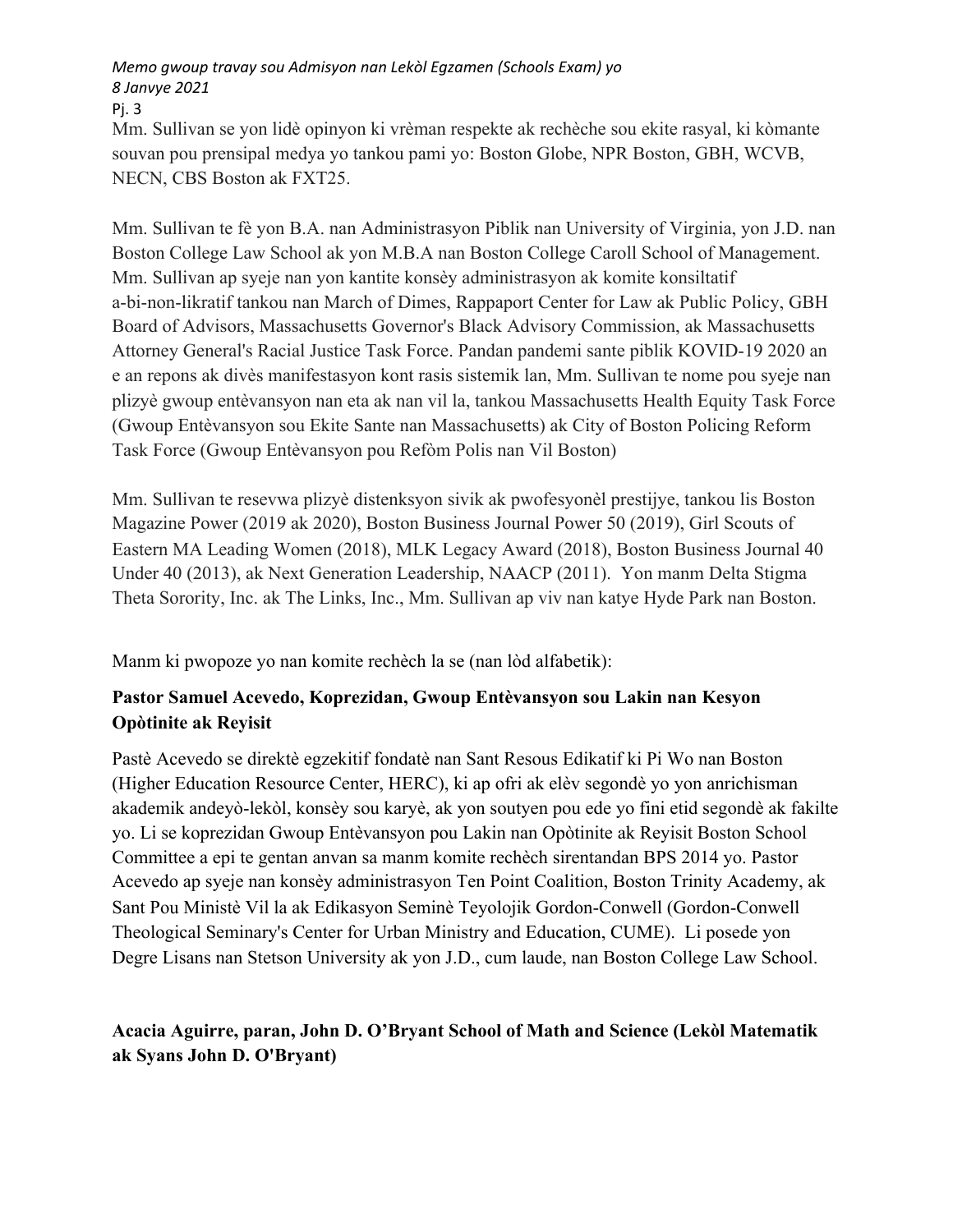# *Memo gwoup travay sou Admisyon nan Lekòl Egzamen (School Exam) yo 13 Janvye 2021*

*Pj. 2*

Maria Acacia Aguirre te fèt ak grandi nan Espay, kote li te jwenn MD li epi t'ap travay kòm Asistan pwofesè nan Universidad de Valladolid. Li te demenaje nan Paris, Frans pou fini fòmasyon li nan rechèch. Nan Paris, li t'ap mennen yon rechèch sou rit sikadyen ak regilasyon somèy, ki mennen doktora li nan Newosyans. Nan 1993, li vin enstale li nan Boston epi te vin jwenn CIRCADIAN, yon konpayi konsiltasyon ak rechèch espesyalize nan travay poste. Nan CIRCADIAN, li te jere divès etid rechèch sou tèren ak divès pwojè konsèy nan yon gran varyete operasyon endistriyèl ak transpò, epi te redije divès rapò teknik, divès atik syantifik ak materyèl pedagojik pou travayè poste yo. An 2012, li te chanje karyè epi li te jwenn lisans nan ansèyman. Li ap anseye kounyè a syans nan lekòl elemantè nan BPS. Li genyen yon pitit fi ki nan lekòl O'Bryant.

## **Matt Cregor, Komite Konseye Jiridik nan Sante Mantal, Supreme Judicial Court**

Matt Cregor se yon avoka dwa sivil ki te pase karyè li nan konsantre sou kesyon edikasyon nan Southern Poverty Law Center, NAACP Legal Denfense Fund, Avoka pou Dwa Sivil Yo, epi kounyè a nan Komite Konseye Jiridik nan Sante Mantal Nan Supreme Judicial Court. Matt te yon manm gwoup travay sou Kritè Admisyon Lekòl Egzamen 2020 yo epi te okipe menm pòs la nan Boston Public Schools nan ane avan yo. Matt se te otè prensipal *A Broken Mirror (Yon Miwa Kraze): Exam School Admissions Fail to Reflect Boston's Diversity (Admisyon nan Lekòl Egzamen yo Pa Reflete Divèsite Boston yo)*, yon rapò Lawyers for Civil Rights, nan NAACP te fè - Boston Branch, ak yon kowalisyon gwoup dwa sivil Boston yo. Li te fè pati divès gwoup entèvansyon pou Konsèy Gouvènman Eta yo ak Komisyon Jidisyè Pèmanan Eta New York sou Lajistis pou Timoun yo. Li diplome nan ane 2006 nan Georgetown University Law Center epi te resevwa nan ane 2018 pri John G. Brooks Legal Services Award.

## **Tanya Freeman-Wisdom, Direktris Lekòl, John D. O'Bryant School of Math and Science (Lekòl Matematik ak Syans John D. O'Bryant)**

Rezidan nan Hyde Park, Dr. Freeman-Wisdom te kòmanse karyè li nan BPS antan ke pwofesè atizay anglè nan Hyde Park High School. Li te egalman direktris adjwen lekòl la pandan de (2) ane avan yo te nome li direktris pwogram nan, evalyasyon ak plasman Akademi Kominotè Syans ak Sante (Community Academy of Science and Health, CASH). Nan ane 2009, li vin devni direktris CASH, epi nan Avril 2017, Dr. Freeman-Wisdom te nome direktris pèmanant alma matè li, Lekòl Matematik ak Syans John D. O'Bryant

Etidyan pou lavi, Dr. Freeman-Wisdom te fè doktora li nan pwogram administratè lekòl pwofesyonèl Boston College Lynch School of Education. Li te fè yon metriz nan lidèchip pedagojik Simmons College, kote li te anseye antan ke pwofesè oksilyè, epi genyen yon degre lisans nan University of Massachusetts Amtherst.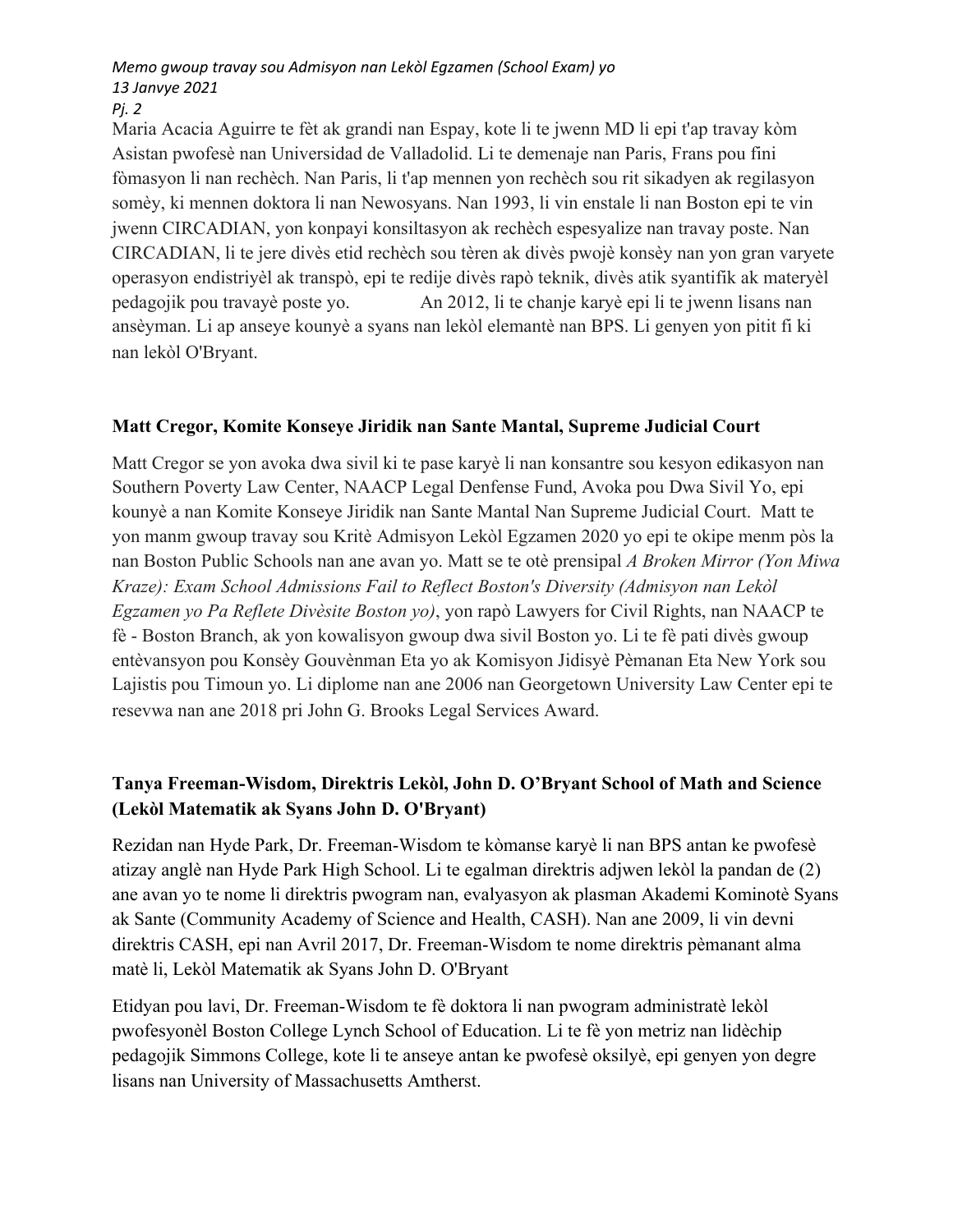*Memo gwoup travay sou Admisyon nan Lekòl Egzamen (Schools Exam) yo 8 Janvye 2021*

Pj. 3

Dr. Freeman-Wisdom ak mari li, Richard Wisdom, yo se paran ki fyè pou de (2) elèv BPS. Pitit fi yo a, Nya, se yon jèn nan Boston Latin School ak pitit gason yo a, Richard Wisdom Jr., ki te gradye nan Boston Latin Academy nan ane 2017.

#### **Katherine Grassa, Direktris, Curley K-8 School**

Katie Grassa nan 8èm ane li kòm direktris nan Curley K-8 School nan Jamaica Plain. L'ap travay pou devlope lidèchip anseyan yo, pou li mete an èv divès pratik enklizif nan tout lekòl la ak pou kreye yon klima pozitif nan lekòl la. Li te konn travay anvan sa kòm yon administratè nan Dever-McCormack K-8 School kote li te konsantre sou inisyativ redrèsman tankou tan aprantisaj pwolonje ak endikatè alèt prekòs. Li te kòmanse karyè anseyan li nan Boston nan Richard J. Murphy K-8 School nan Dorchester kote li te okipe yon pòs responsab anseyan yo. Mm. Grassa te frekante University of Massachusetts Amherst kote li te fè yon lisans nan Edikasyon Elemantè epi te resevwa pri Rekonesans Dwayen pou Lekòl Edikasyon. Li te eksplore lidèchip nan yon nivo pi laj premyèman avèk yon Metriz nan Edikasyon nan Kourikouloum ak Ansèyman avèk yon aksan sou alfabetizasyon nan University Lesley, apre sa antan ke Conant Fellow nan Harvard Graduate School of Education kote li te fè yon Metriz nan Edikasyon nan Lekòl Lidèchip. Mm. Grassa se yon rezidan long dat nan Dorchester epi gradye nan Boston Public Schools.

## **Zena Lum, paran, Boston Latin Academy**

Zena Lum se direktris egzekitif nan Boston Latin Academy Assosiation, òganizasyon endepandan a-bi-non-likratif ki ap chache soutni Boston Latin Academy (BLA). Anplis, yo kenbe li antan ke Direktris Prensipal Divèsite, Ekite, ak Enklizyon nan Lindauer Global, yon sosyete rekritman kad ki konsantre l sou sektè a-bi-non-likratif ak ki akse sou misyon.

Avèk plis pase 25 ane konsakre ak òganizasyon ki akse sou misyon yo, Mm. Lum te dirèkteman leve plizyè dizèn milyon dola pou òganizasyon premye plan yo nan Boston tankou WGBH, Jumpstart for Young Children, New England Aquarium ak Boston Public Schools. Depi lè li te vin jwenn Lindauer depi plis pase 9 ane, li te plase divès lidè devlopman nan tout peyi a ak nan sektè ki te ramase respektivman plizyè santèn milyon lòt pou fè pwogrese edikasyon, atistik, swen sante, jistis sosyal ak anviwónmantal.

Mm. Lum se manman yon etidyan nan dezyèm ane BLA epi ki ap viv nan South End avèk fanmi li. Li genyen yon degre lisans nan Administrasyon Antrepriz nan Georgetown University.

## **Danyael Morales, elèv, Boston Latin Academy**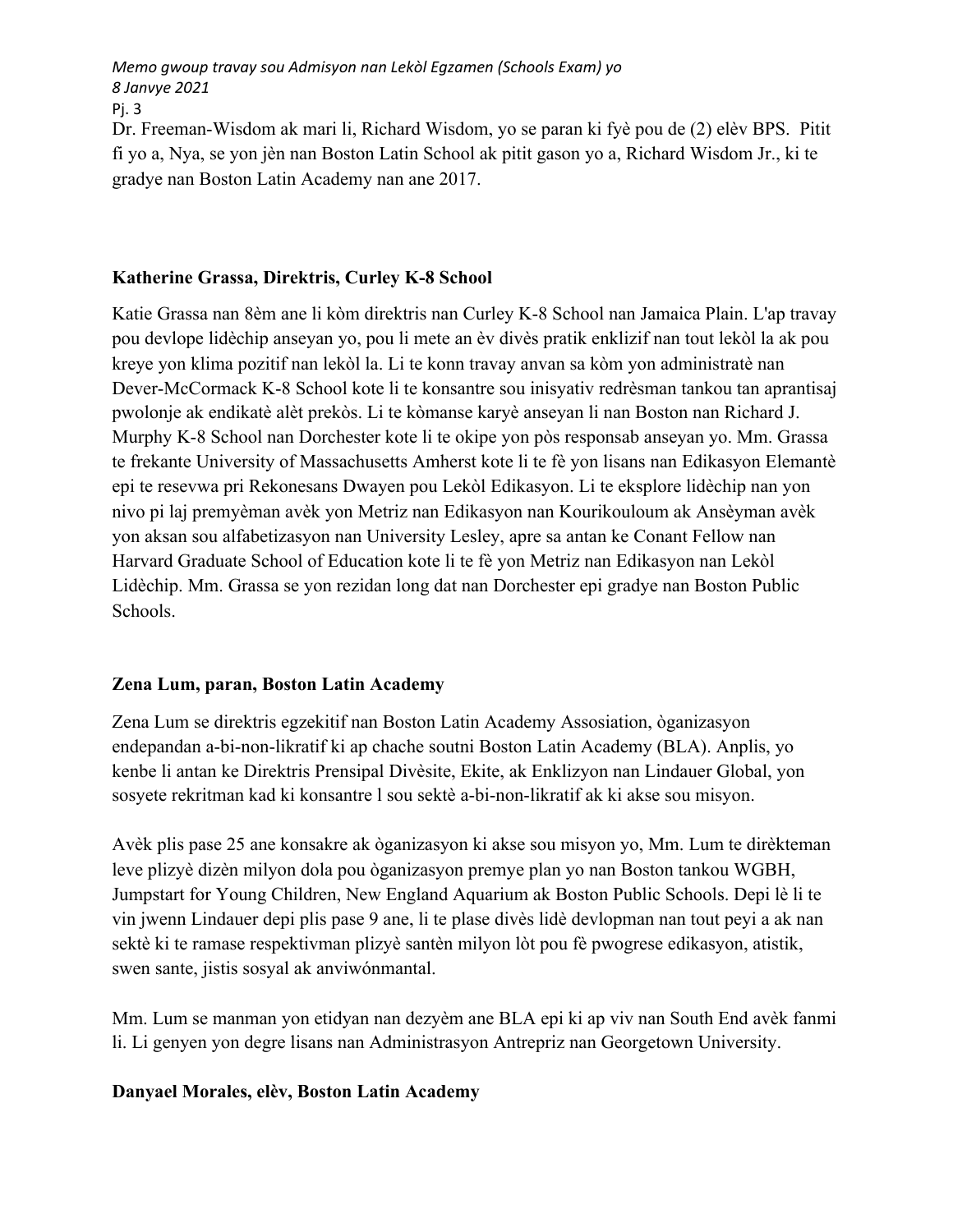*Memo gwoup travay sou Admisyon nan Lekòl Egzamen (School Exam) yo 13 Janvye 2021 Pj. 2*

Danyael Morales se yon elèv BPS nan Boston Latin Academy. Li aktyèlman yon etidyan nan premye ane epi ki rezide nan zòn Hyde Park. M. Morales aktyèlman vin jwenn Konsèy Konsiltatif Etidyan Boston yo (Boston Student Advisory Council, BSAC). Li aktyèlman fè pati Ekip Konsepsyon Etidyan nan Biwo Ekite ak Estrateji BPS epi ap syeje kòm youn nan reprezantan BSAC nan Komite Òganizasyon Massachusetts Educational Justice Alliance. M. Morales vize ede koz la vè yon sistèm lekòl piblik pi ekitab ak ki pote plis fwi e k'ap kontinye idantifye disparite sistemik ak pou ale devan pou jwenn yon solisyon. Anplis de pasyon li pou asire lajistis nan edikasyon, M. Morales egalman renmen danse, ekri, ak jwe mizik.

#### **Zoe Nagasawa, elèv, Boston Latin School**

Zoe Nagasawa se yon senyò nan Boston Latin School ak yon rezidan pèmanan nan Dorchester. Li te ko-ekri yon rapò sou lekòl egzamen Boston yo avèk Center for Collaborative Education nan lete pase, pou rekòmande divès chanjman alafwa nan pwosesis admisyon an ak nan kilti lekòl la. Ms. Nagasawa egalman enplike avèk BLS YouthCAN ak MA Youth Climate Coalition, epi li pasyone pa entèseksyon anviwónmantalis ak jistis sosyal la. Li se yon manm ki renmen bay plezi nan BLS Gospel Choir.

#### **Rachel Skerritt, Direktris Lekòl Boston Latin School**

Nominasyon Rachel Skerrit nan ane 2017 antan ke 28èm Direktris Boston Latin School (BLS), te make yon retou nan lekòl kote li te jwenn diplom etid segondè li nan ane 1995. Li te kòmanse karyè li nan alma matè nan 1999, kote li t'ap anseye Literati anglè pandan sèt ane. Mm. Skerrit te asime direksyon BLS la aprè l te fèk okipe pòs Chèf Adjwen Devlopman Lidèchip pou Columbia Public Schools (DCPS) ki nan Distri a, pou ede direktè ak aspiran administratè yo nan aprantisaj pwofesyonèl yo. Avan sa, li te dirije avèk siksè youn nan lekòl redrèsman distri a, Eastern Senior High School, pandan senk ane. Pandan tan sa, Eastern te pote to diplom li nan nivo ki pi wo a nan istwa lekòl la epi te ajoute pwogram Bakaloreya Entènasyonal nan òf kou li yo. Avan li te demenaje nan Washington, DC, Mm. Skerrit te Chèf Kabinè pou Boston Public Schools, nan sipòte Sirentandan Carol Johnson. Premye eksperyans li kòm yon direktris lekòl se te nan Another Course to College.

Dorijin Dorchester ak atyèlman rezidan nan Roslindale, Mm. Skerritt posede yon degre lisans nan anglè ak yon degre Metriz nan Edikasyon Segondè nan University of Pennsylvania, yon Degre Metriz nan Administrasyon Edikatif nan University of Massachusetts Boston, ak yon Degre Metriz nan Lidèchip nan McDonough School of Business nan Georgetown University.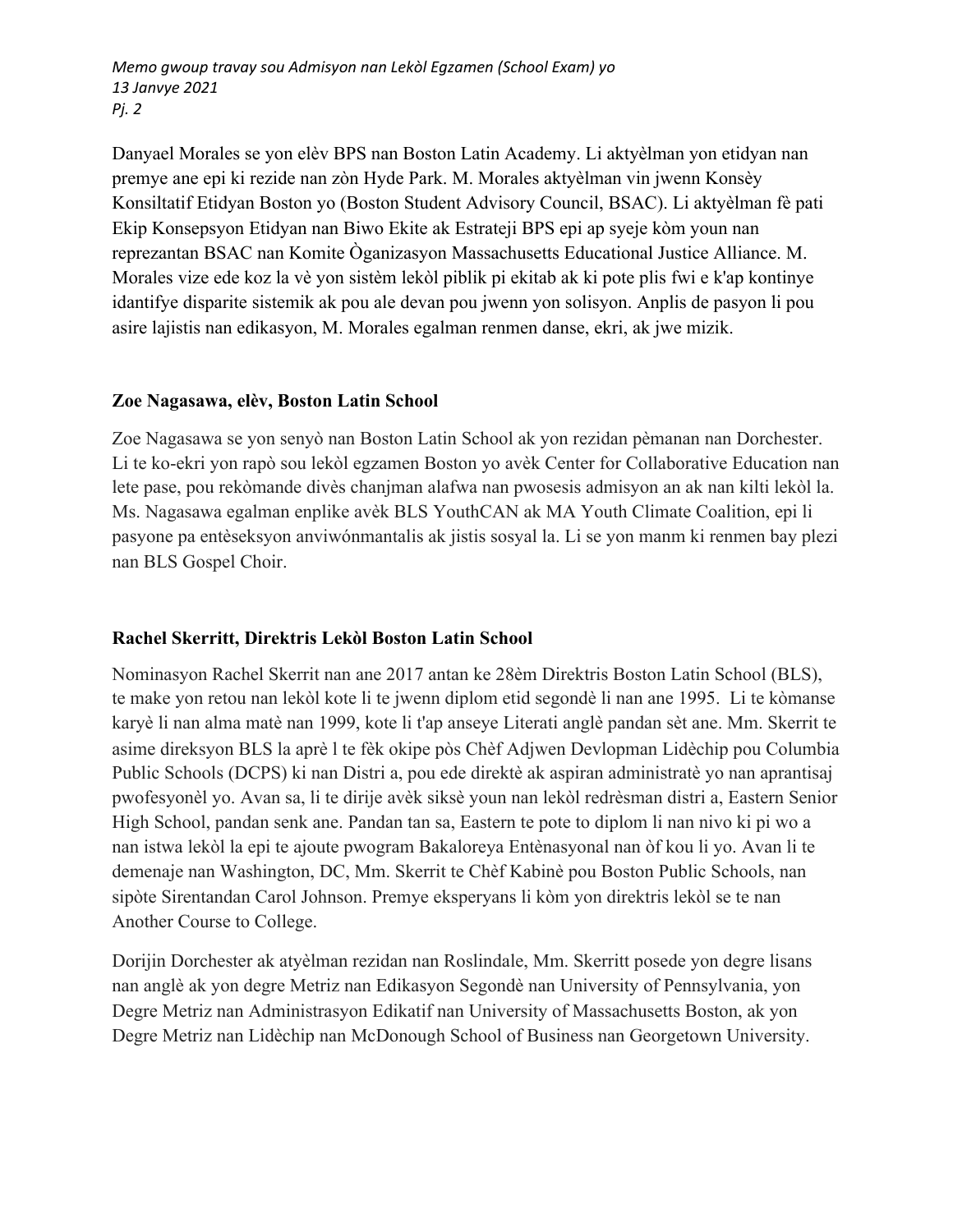#### *Memo gwoup travay sou Admisyon nan Lekòl Egzamen (Schools Exam) yo 8 Janvye 2021* Pj. 3 **Rosann Tung, Chèchè Endepandan**

Rosann Tung se pitit fi imigran ki soti an Chin ak ki manman yon diplome BPS 2019 ki te frekante senk lekòl BPS.

Li te Direktè Politik, Rechèch, ak Evalyasyon nan Metro Center nan New York University. Dèske li te gide pa tewori kritik rasyal, li t'ap dirije yon ekip rechèch anti-rasis ak feminis ki finanse pa gouvènman federal la, eta ak fondasyon yo. Misyon ekip la se te enfòme refòm nan nan nivo distri a ak òganizasyon kominotè yo, epi anplifye vwa elèv yo, fanmi yo, ak kominote ki istorikman majinalize yo pa inegalite sistemik yo.

Tung te Direktris fondatris Rechèch ak Politik nan Annenberg Institute pou Refòm Lekòl nan Brown University ak Direktris fondatris Rechèch ak Evalyasyon nan Sant pou Edikasyon Kolaboratif (Center for Collaborative Education, CCE) nan Boston. Nan wol sa yo, li te fè divès etid pou eklere politik ti lekòl otonòm yo, edikasyon aprenan anglè yo, modèl enskripsyon ak rezilta nan distri a, ak òganizasyon kominotè pou edikasyon pou lajistis nan edikasyon. Li te otè prensipal *Promising Practices, Unfinished Business* ak *Learning From Consistently High Performing and Improving for Ells* epi ko-otè prensipal yon chapit nan *Forbidden Language: English Learners and Restrictive Language Policies (Aprenan Anglè ak Politik Restriksyon Langaj)*.

Tung ap syeje aktyèlman nan Gwoup Entèvansyon sou Aprenan Anglè BPS ak nan konsèy administrasyon nan TERC. Li te pran yon BA nan Cornell University ak yon doktora nan Havard University.

## **Tamara Waite, paran, Philbrick Elementary School**

Tamara Waite posede yon diplom Asosye nan Finans ak Kontabilite nan Bunker Hill Community College. Li te okipe yon pòs kòm Komi nan Kont an Chèf Divizyon Prestasyon Sante ak Asirans nan Meri Boston pandan prèske senk an. Nan pozisyon li, li asiste anviwon 18,000 anplwaye aktif ak 12,000 retrete nan kesyon asirans maladi ak asirans vi. Anplwaye sa yo genyen ladan yo manm Polis Boston, Ponpye Boston, ak Boston Public Schools pou site sa yo sèlman. L'ap asiste tou yon kantite anplwaye ki bezwen sèvis avèk asistans prim MassHealth, yon pwogram eta finanse. Avan li te travay pou Vil la, li t'ap travay kòm yon asistan medikal pou Brigham & Women's Hospital.

Mm. Waite se yon paran ki fyè pou de (2) elèv nan Boston Public School nan 3èm ak 5èm ane nan lekòl Elemantè John D. Philbrick nan Roslindale.

Anfen, redevans pwopoze a se swivan: